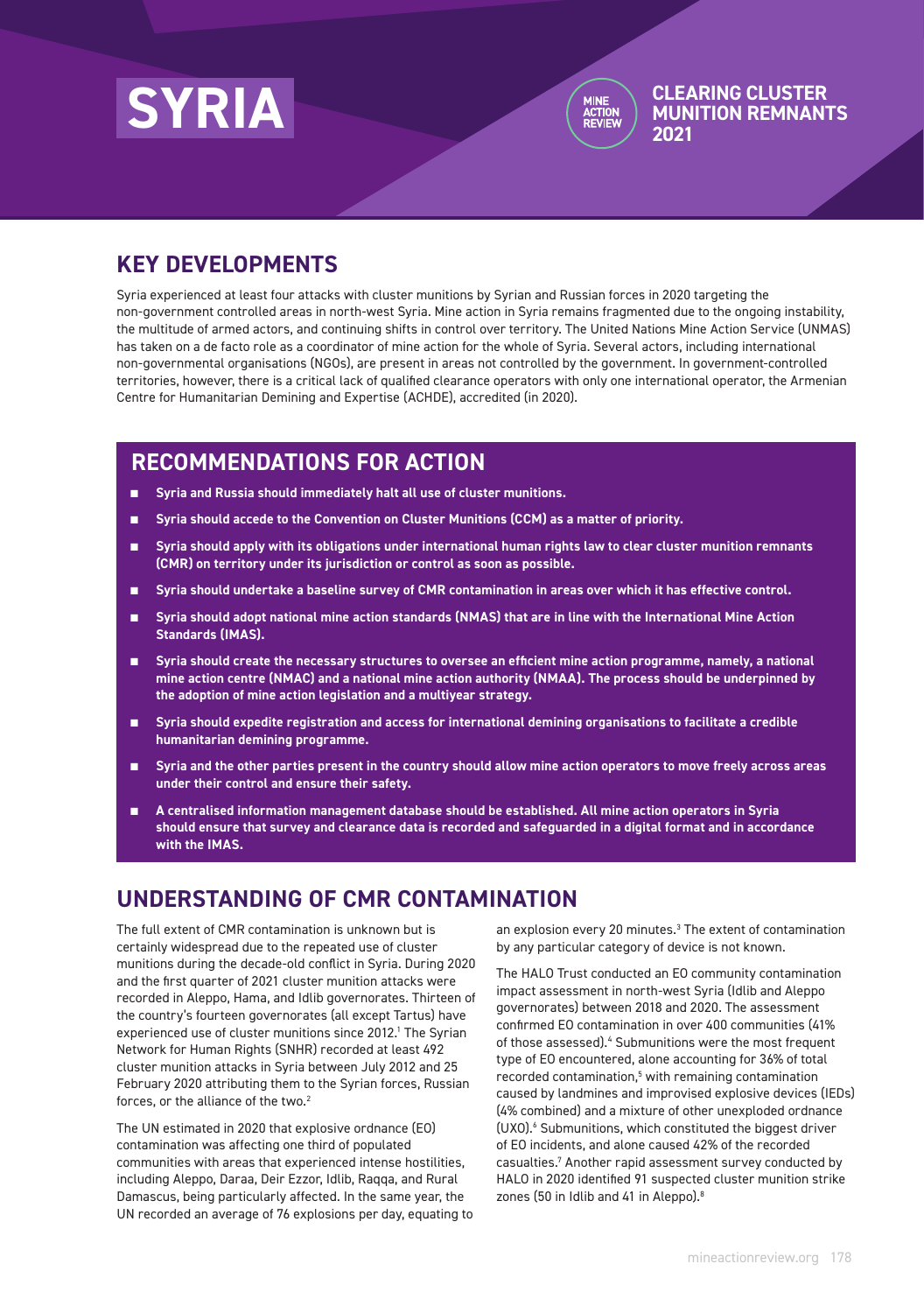The International Committee of the Red Cross (ICRC) and the Syrian Arab Red Crescent (SARC) also conducted a joint mine risk needs assessment of 573 communities in Al-Hassakeh, Aleppo, Daraa, Deir Ezzor, Hama, Homs, Idlib, Quneitira, and Sweida governorates. According to the assessment, 530 (92%) of the assessed communities reported the presence of explosive remnants of war (ERW). Of the assessed communities, 57% reported presence of anti-personnel mines, 46% of CMR, and 25% of IEDs.9

Mines Advisory Group (MAG) has been conducting surveys across several governorates in the north-east of Syria since 2016. To date, MAG has registered 241,900m<sup>2</sup> of CMR contamination across two suspected hazardous areas (SHAs) and three confirmed hazardous areas (CHAs) in Al-Hassakeh and Raqqa governorates. As at May 2021, MAG had released 60% of the areas leaving 94,270m<sup>2</sup> requiring further survey and clearance (see Table 1).10

#### **Table 1: Cluster munition-contaminated area in north-east**  Syria surveyed by MAG (as at May 2021)<sup>11</sup>

| <b>Governorate</b> | <b>CHAs</b> | Area $(m2)$ | Total area $(m2)$ |
|--------------------|-------------|-------------|-------------------|
| Al-Hassakeh        |             | 93.270      | 93.270            |
| Ragga              |             | 1.000       | 1.000             |
| <b>Totals</b>      | 2           | 94.270      | 94.270            |

Syrian Civil Defence (SCD), better known as the White Helmets, has reported clearing large numbers of unexploded submunitions over the past four years in Idlib, Aleppo, and Hama governorates and to a lesser extent in Daraa and Quneitra, over the past three years.<sup>12</sup> SCD and other operators report encountering mainly Russian-made

cluster munitions, including SHOAB-0.5, AO-2.5RT, 9N235, AO1-SCH, M77-HEAT, SPBE-HEAT, and PTAB-1M and 2.5M submunitions.<sup>13</sup>

Working from the Syrian capital, Damascus, UNMAS started an EO assessment in Rural Damascus (South) in August 2020. The assessment locations were identified by UNMAS in line with the UN Humanitarian Response Plan (HRP) priorities and with the approval of the Syrian government. As at May 2021, a little over 7km² of SHA had been surveyed, of which over 4.9km2 (approximately 70%) was confirmed as hazardous. Over 750 items of EO were located and marked.14

#### NEW CONTAMINATION

According to Syrian Network for Human Rights (SNHR) reports, the Syrian government carried out four cluster munition attacks in the first half of 2020 in Hama and Idlib governorates, two of which hit schools.15 In March 2021, SNHR documented the use of 9M55K missiles, loaded with 9N235 submunitions, which were fired from the Russian airbase in Hmeimim and targeting Hiran area and al-Humran crossing in Rural Aleppo. The attack caused civilian casualties, including the death of a civil defence worker, and inflicted significant damage on fuel tanks and burners. The same report remarked an increased use of BM-30 SMERCH and BM-27 URGAN cluster munitions, delivering mostly submunition types 9M55K, 9M27K, and 9M27K1, which were launched from stationary platforms.16

The continued use of cluster munitions in 2020 and 2021 adds to the existing CMR problem in addition to dense contamination by other ERW, including conventional mines and those of an improvised nature (see Mine Action Review's *Clearing the Mines* report on Syria for further information).

# **NATIONAL OWNERSHIP AND PROGRAMME MANAGEMENT**

There is no national mine action authority in Syria. In government-controlled areas, an inter-ministerial National Mine Action Coordination Committee is said to have been formed by a presidential decree in 2019 and is chaired by the Minister of Foreign Affairs, Dr Faisal Mikdad. The committee meets on an ad-hoc basis.<sup>17</sup>

Given the lack of critical national mine action structures, UNMAS liaises with the National Mine Action Coordination Committee chaired by the Syrian Ministry of Foreign Affairs (MoFA) and accredits clearance operators on a de-facto basis. UNMAS does not provide capacity building support to the national authorities, but in 2020, as part of its role as a coordinator of mine action, UNMAS drafted NMAS and associated guidelines and submitted them to the Syrian government for its review and approval.<sup>18</sup>

Mine action in Syria is coordinated by three response mechanisms: i) the Damascus-based Mine Action Sub-Cluster (MASC) coordinated by UNMAS; ii) the north-west MASC co-chaired by UNMAS and The HALO Trust; and iii) the north-east Mine Action Working Group (MAWG), which sits under the protection working group in the NGO forum-led response and is coordinated by iMMAP. Coordinators of the three structures organise monthly meetings with the respective mine action actors.19

In north-east Syria, a mine action centre (MAC) was created in January 2021<sup>20</sup> by the Humanitarian Affairs Office (HAO) of the Syrian Democratic Forces (SDF). The MAC largely supports and facilitates mine action activities but does not maintain an updated database or task operators.<sup>21</sup> Mine action stakeholders hold monthly working group meetings and are supported by iMMAP.22 DanChurchAid (DCA) reported having a constructive relationship with and support from the MAC. This has seen it receive unhindered access and permission to operate and import demining equipment. As at May 2021, DCA was in the process of drafting a Memorandum of Understanding (MoU) with the north-east MAC.<sup>23</sup> MAG confirmed a positive relationship with that MAC, but underlined challenges due to the complex and bureaucratic procedures established by the Iraqi side for staff screening and border-crossing permissions. This results in long waiting times and undermines the mine action efficiency in the north-east. Contingent on future funding, MAG is considering providing support to the existing mine action coordination structure in the north-east in partnership with iMMAP in 2021. MAG will also work with the north-east MAC to elaborate a specific plan for capacity building of the centre.<sup>24</sup>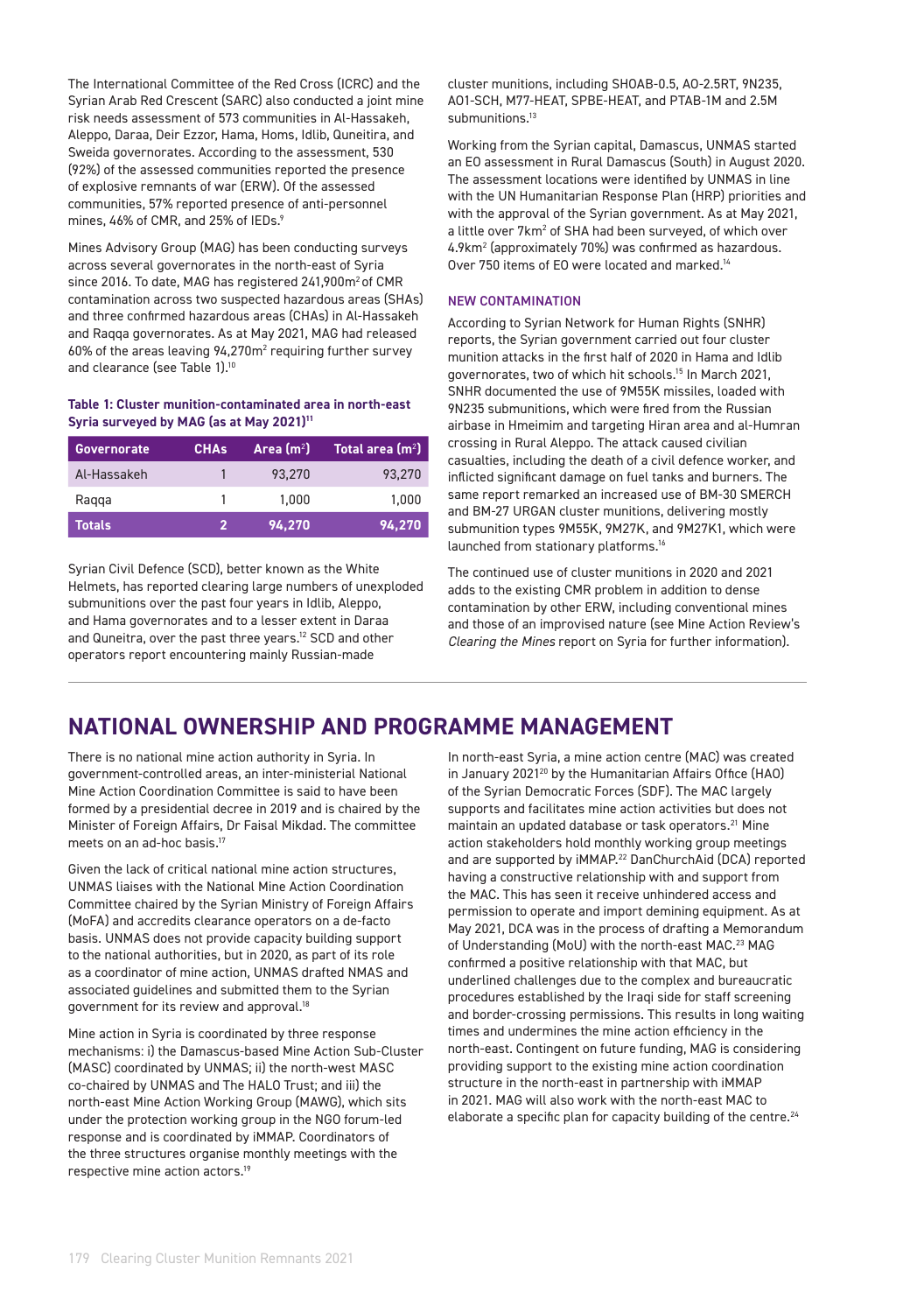Headed by iMMAP under the umbrella of the protection cluster,25 the north-east MAWG is attended by some 27 active members. Its activities include survey, risk education, clearance, and victim assistance.<sup>26</sup>

In the north-west, mine action is coordinated by the MASC cross-border response from Gaziantep (Turkey-based response) and is co-chaired by The HALO Trust and UNMAS. Some 25 partners attend its monthly meetings. HALO and its partners coordinate and receive approvals from the local Turkish authorities for its work across the border with Turkey. HALO also coordinates with local bodies in the north-west of Syria when necessary. HALO provides explosive ordnance risk education (EORE) and training of trainer (ToT) sessions to the local protection committees and volunteer groups organised under the local councils in the north-west.<sup>27</sup>

In 2020, US\$53 million were requested by the humanitarian sector to respond to mine action needs across Syria. By the end of 2020, only 17% of these needs had been funded. UNMAS Syria Response Programme was seeking US\$30 million for 2021 to support coordination and to scale up mine action interventions, including survey and clearance across Syria, but as at March 2021, the programme was facing an imminent shortfall of US\$9 million for the pilot clearance project alone.<sup>28</sup>

In a statement to the 24<sup>th</sup> International Meeting of Mine Action National Directors and UN Advisors (24th NDM), Syria appealed to the international community to boost its financial support to UNMAS so the UN could expand its operation in Syria, provide equipment to the existing qualified national resources, and encourage international NGOs to step in and help Syria clear explosive ordnance.<sup>29</sup>

### **GENDER AND DIVERSITY**

DCA mainstreams gender and diversity in its programme and recruitment policy. As at April 2021, women made up 38% of DCA's Syria programme staff and 28% of the mine action project staff. Moreover, 42% of the supervisory positions were filled by women. DCA was also planning to deploy an all-female clearance team in Al-Hassakeh governorate. DCA ensures that survey and community liaison teams are inclusive and gender balanced by deploying mixed risk education (RE) and non-technical survey teams and by hiring both female and male community liaison officers. DCA disaggregates mine action data by sex and age in its questionnaires, monthly reports, and database.30

HALO Trust's mainstreams gender, diversity, and inclusion in its programme, and disaggregates all mine action data by sex and age. As part of its community liaison activities, HALO holds separate focus group sessions with women and children with the attendance of appropriate staff. In 2020, HALO designed EORE materials tailored for women, children, and teenagers audiences and included a character with disability. HALO reports that its field staff represent the communities in which they work in terms of ethnic and social background, and that they are all gender balanced. All of HALO's staff are trained on gender-sensitive content and approaches to EORE messaging. As at December 2020, women comprised 30% of the total number of HALO Trust employees, including its partner organisations in Syria. Women also made up 22% of managerial/supervisory positions and 35% of operational positions.31

MAG has a gender and diversity policy and implementation plan. MAG's community liaison, survey, and clearance activities take gender into account during the planning and implementation phases. These activities are guided by MAG's own SOPs and those of IMAS and are implemented by gender and language balanced community liaison teams. All mine action data are disaggregated by sex and age. In 2020, women made up 30% of MAG's total number of employees, 50% of its community liaison officers, and 29% of the organisation's operational positions.32

The SCD reports having a gender and diversity policy in place. As at May 2021, SCD had 10 women in supervisory and management positions, but women were not represented in clearance and survey teams. SCD hoped to achieve a 50/50 split when selecting volunteers for two additional survey teams it was planning to train in 2021. Despite not having female volunteers within its clearance and survey teams, SCD ensures that women and girls are consulted during community liaison activities by seconding female volunteers from other areas of the organisation during EORE and survey activities. Mine action data are disaggregated by sex and age.<sup>33</sup>

As of end 2020, women made up almost 40% of UNMAS personnel in the Syria programme. Of the total women employed, 25% held supervisory/managerial roles and 32% occupied operations and security positions. In adherence to UN gender guidelines for mine action, gender is mainstreamed in planning and implementation. UNMAS disaggregates data by sex, age, and ethnic background. Throughout the project cycle, UNMAS takes into consideration how EO contamination impacts beneficiaries differently according to age, sex, physical abilities, and personal background, and recognises the importance of ensuring that messages target women specifically. The programme continues to look for methods to improve targeting and to encourage gender parity in the composition of field teams. According to UNMAS, the recruitment of women, especially for roles involved in community liaison and direct contact with the population, is critical.<sup>34</sup>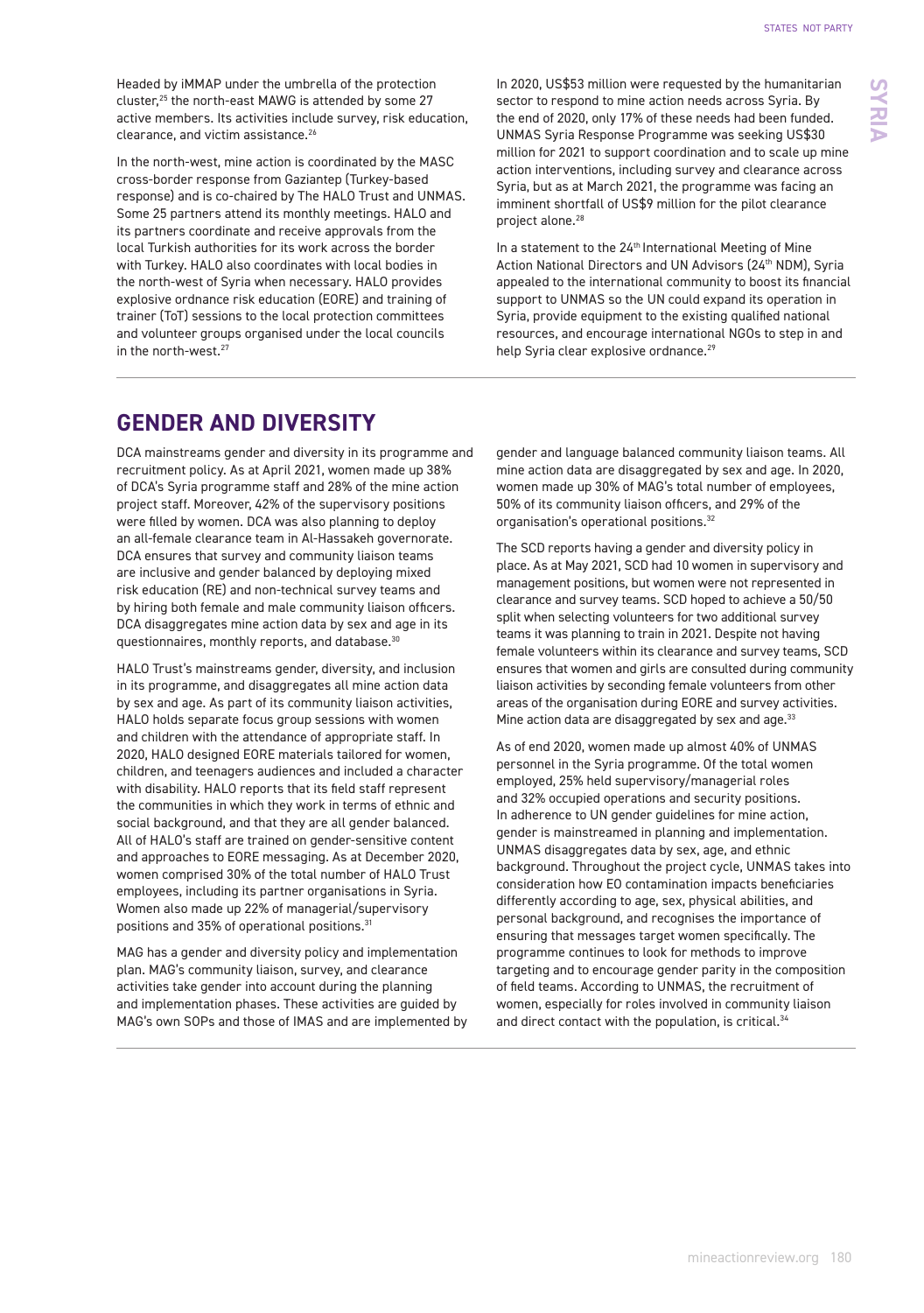# **INFORMATION MANAGEMENT AND REPORTING**

SCD uses Survey123 for data collection and Information Management System of Mine Action (IMSMA) Core for data keeping and management,<sup>35</sup> while DCA uses Survey123.<sup>36</sup>

HALO uses IMSMA data collection forms and regularly reports to the north-west MASC and the United Nations Higher Commissioner for Refugees, UNHCR-led Gaziantep coordination response. HALO uses mobile-data collection tools and preserves data in Excel and Microsoft PowerBI databases.37 MAG uses the online server, SharePoint, to preserve its mine action data.<sup>38</sup>

iMMAP provides technical information management (IM) services to the mine action working group in north-east Syria through mobile data collection, geographic information systems (GIS), and maps of explosive hazard contamination, survey, and clearance progress. iMMAP also supports the north-east HAO in setting up its MAC. As at May 2021, the MAC did not have the capacity to manage an IMSMA database on its own. The working group in north-east Syria has recently harmonised data collection forms used by all actors to make it compatible with IMSMA.<sup>39</sup>

As at June 2021, UNMAS was in the process of setting up IMSMA Core as the national mine action information management system in Damascus. UNMAS manages the database, collating explosive ordnance data from partners across Syria in a central database. Since its accreditation in 2020, the ACHDE has been providing monthly reports on areas worked and items found to UNMAS IMSMA.40 It is believed, however, that clearance conducted by the Syrian and Russian forces largely goes unreported.

Despite concerted efforts to establish a centralised database representing the whole of Syria, SCD reported that its clearance and explosive ordnance disposal (EOD) data were not accepted in the 4W reporting mechanism of the north-west MASC.<sup>41</sup> This is reportedly because, as at June 2021, SCD's application to re-join the protection coordination cluster had yet to be granted, and membership of the protection coordination cluster is a pre-condition for active membership in the MASC.<sup>42</sup> It is of course important that all relevant data on EO contamination, survey efforts, and clearance/EOD operations are captured in a central information management database.

# **PLANNING AND TASKING**

Syria does not have a national mine action strategic plan. Mine action is fragmented and has a long way to develop into a coherent national response. Different actors have set different priorities for survey and clearance as dictated by the circumstances and the authorities under which they operate.

In the north-east, DCA reports that the MAC prioritises urban clearance (houses, schools, and public facilities).<sup>43</sup> The mine action working group, with the support of iMMAP, also participates in determining areas of operations. MAG reported that, due to the lack of the necessary structures in 2020, there was no tasking system in place. MAG's community liaison teams identify hazardous areas through non-technical surveys. They subsequently complete a clearance prioritisation form to assess the impact of EO contamination on communities and to provide data for the technical operations, including information on direct and indirect beneficiaries, infrastructure, natural resources, land use and land ownership.<sup>44</sup>

In the north-west, HALO's uses data collected from its EO community contamination assessment survey to identify high-priority communities for EOD, focusing on removing contamination that prevents access to basic services or livelihood resources. HALO engages with communities where it conducts EOD to obtain their informed consent and considers requests from the local authorities for future interventions.45 SCD does not have a specific prioritisation system as the vast majority of its tasks are call-outs or immediate disposal of items encountered during survey.<sup>46</sup>

UNMAS reports that it collates EO data from different partners and analyses it to enable needs-based prioritisation and inform the wider humanitarian response with data, maps, and identification of hazardous areas.<sup>47</sup>

# **LAND RELEASE SYSTEM**

### STANDARDS AND LAND RELEASE EFFICIENCY

There are no formal NMAS in Syria, but in 2020, UNMAS drafted NMAS and associated guidelines and submitted them to the Syrian government for its review and approval.<sup>48</sup>

Due to the lack of NMAS, most of the operators work to their own SOPs. For example, DCA works in accordance to its global SOPs which derive from IMAS and applies best practice guidelines from the Geneva International Centre for Humanitarian Demining (GICHD). DCA also offers guidance and advocates best practices to the newly established MAC in the north-east of Syria.<sup>49</sup> In the north-west, HALO's operations are governed by HALO's SOPs, which are compliant with IMAS.<sup>50</sup>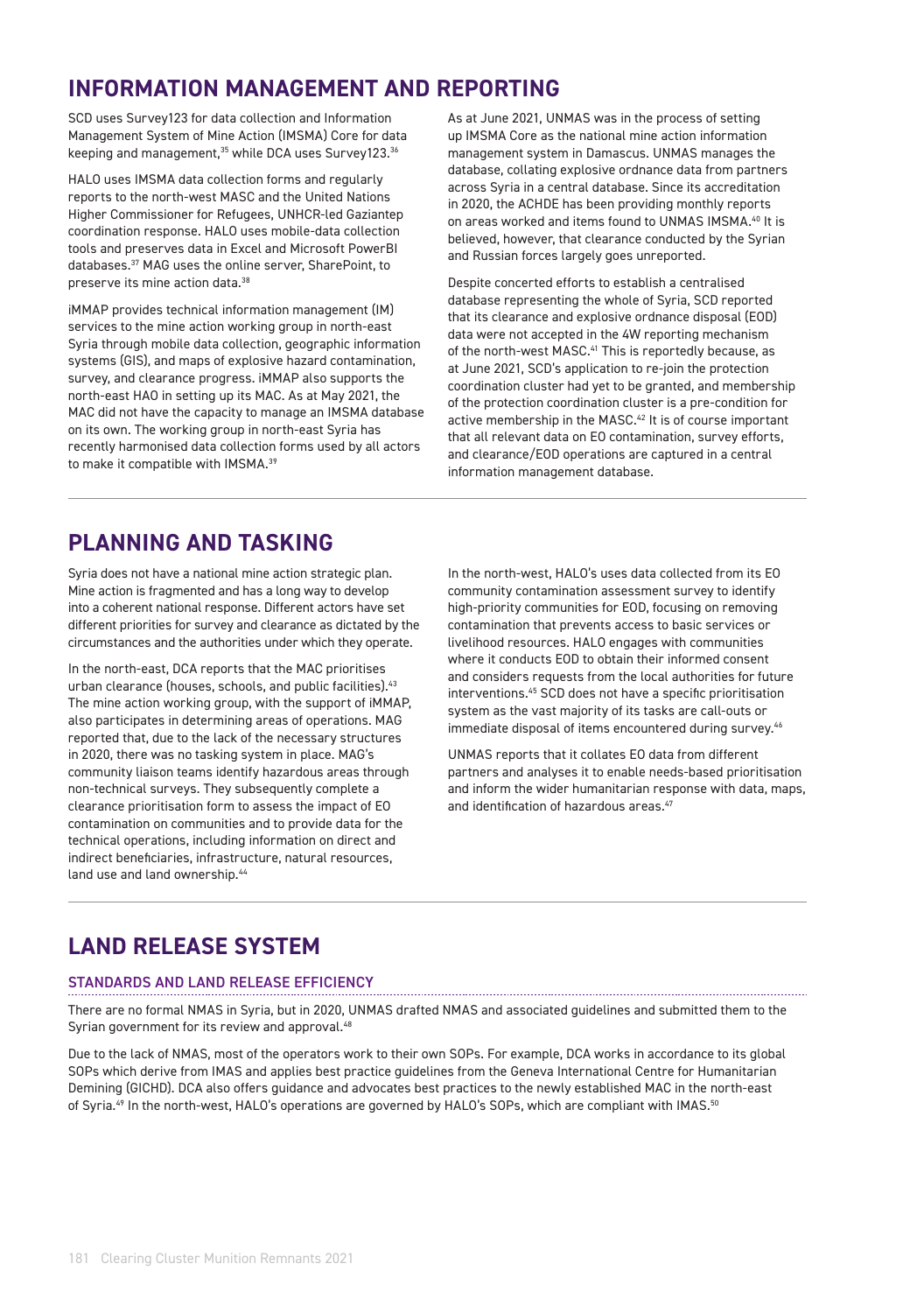**SYRIA**

### OPERATORS AND OPERATIONAL TOOLS

Mine action in Syria has been conducted by a wide range of organisations, largely determined by the circumstances and forces controlling the region at a given time. In areas under government control, these have included mainly Russian and Syrian military engineers and civil defence organisations. Russia deployed several hundred military deminers from its Armed Forces Demining Centre from 2017 onwards and provided training courses for Syrian army engineers at Hmeimim airbase (Lattakia governorate in the north-west) and at training centres established in 2017 in Aleppo and Homs. By the start of January 2018, Russian armed forces reported they had trained 900 Syrian engineers.<sup>51</sup> Russia started to withdraw troops, including deminers, from Syria in 2018 but its Ministry of Defence (MoD) continued to report mine clearance and EOD in Syria in 2020.52

Russia appealed to other countries in 2018 to provide support. Armenia responded by sending an 83-man team to Syria in February 2019, planning to focus its work on the northern governorate of Aleppo.<sup>53</sup> Armenia rotated a new team to replace the first after four months.<sup>54</sup> The ACHDE reported having cleared 35,000m2 and destroyed 29 landmines and items of UXO during the clearance operation in Aleppo city between February and June 2019.55

DCA has been present in Syria since 2015. Due to the frequent shifts and outbreaks of violence, its Syria country offices have closed and reopened several times. Its staff were relocated to Turkey, Iraq, and then back to Syria in 2020. As at May 2021, and due purely to issues of access, DCA's operations were confined to the parts of north-east Syria not controlled by the government.<sup>56</sup>

The HALO Trust, which has been present in Syria since 2016, is operational in north and north-west Syria in opposition-controlled areas of Idlib and western Aleppo, as well as the Turkish-administered areas of northern Aleppo. HALO's programme in 2020 covered EORE, victim and survivor assistance, survey and EOD. Since November 2020, HALO has deployed an EOD team in the Turkish-administered areas of northern Aleppo in partnership with a Turkish implementing partner organisation. HALO delivers activities through direct implementation, as well as in partnership with local NGOs. In 2020, HALO partnered with Turkish registered Syrian NGOs, Shafak and HiHFAD, for EORE and survivor assistance activities, and with a Turkish NGO, iMFAD, for non-technical survey and EOD.

HALO's capacity in 2020 comprised six survey teams, one EOD team, and seven EORE and victim assistance teams. As at June 2021, HALO was planning to continue EOD activities in northern Aleppo, expand its EOD capacity westwards to the opposition-controlled areas of Idlib and to start non-technical survey and mine clearance in 2021. However, HALO is facing a serious shortfall of funding for its operations. According to HALO, the COVID-19 pandemic had minimally disrupted the operations and project outputs overall. Security, however, remains the key challenge for international staff entering north-west Syria (a problem for all international NGOs and not only HALO).<sup>57</sup>

MAG has been operational in the north-east of Syria since 2016, conducting clearance, EORE and surveys on contamination, accidents and victims. As reported by iMMAP, in 2020, MAG alone accounted for 70% of clearance activities, 60% of mine action beneficiaries, and 95% of contamination mapped and reported in north-east Syria. Following a forced suspension of

its activities in October 2019, MAG resumed its activities in the north-east in late 2020. MAG partnered with two national NGOs only for community liaison activities in 2020, and had no plans of partnership for clearance activities.<sup>58</sup>

As at May 2021, MAG was deploying 10 community liaison teams, three mine action teams, and two multi-task teams in its Shaddadi base in Al-Hassakeh. Funds permitting, MAG is planning to set up a training centre and a second line mechanical workshop. MAG reported that it intends to re-open its operational base in Raqqa in October 2021 with a planned capacity of 10 community liaison teams, two mine action teams and two EOD teams. In addition, MAG is looking into expanding its presence in the north-east, with a view to re-establishing its operations at the same level as that prior to its suspension of activities. Through a combination of partner and direct led implementation, MAG will address mine and cluster munition contamination to enable the safe return of displaced communities, restore access to agricultural land, and enable the rehabilitation of critical infrastructure and property.59

According to MAG, the challenges to the clearance in Syria are: the volatile security situation; the lack of trauma medical care within an hour's reach to the operation site, which is a pre-condition for clearance; the impact of the COVID-19 pandemic and the potential increase of cases that could lead to additional lockdowns; the potential disputes in housing, land, and property for clearance activities when ownership documents are unavailable for returnees or other community members; and the lack of a functioning national mine action authority, which impedes coordination and clearance prioritisation.<sup>60</sup>

A small national organisation, Roj Mine Control Organization (RMCO), was established in 2016, and was conducting clearance in north-east Syria but reportedly sustained heavy casualties among its deminers attempting clearance of improvised devices.<sup>61</sup> As at July 2021, RMCO was still operational and was being trained on EOD by the United States (US) forces.<sup>62</sup>

The SCD was operational in Aleppo, Hama, and Idlib governorates (in the north and north-west of the country) and continued to conduct single-item disposal of UXO along with survey in north-west Syria. SCD reported that the items it encountered are predominately cluster munition remnants, but SCD teams also disposed of abandoned anti-personnel mines it encountered. SCD's operational capacity in 2020 was six clearance teams and four survey teams and it was planning to recruit two additional survey teams in May 2021.<sup>63</sup>

UNMAS signed an MoU with the Syrian government in July 2018. After meeting the then Deputy Foreign Minister, Faisal Mikdad in Damascus in October 2019, UNMAS Director Agnes Marcaillou reported the government had agreed to the involvement of international demining organisations. They would be registered by the government and coordinated by UNMAS, which stated that discussions were underway on plans for survey, marking, and clearance.<sup>64</sup> As at June 2021, only the ACHDE was accredited in government-controlled areas.

UNMAS reported the lack of qualified in-country operators as one of the major challenges to advancing in mine action. This led UNMAS to hire its own UN personnel to conduct the EO assessment survey in the interim, which normally would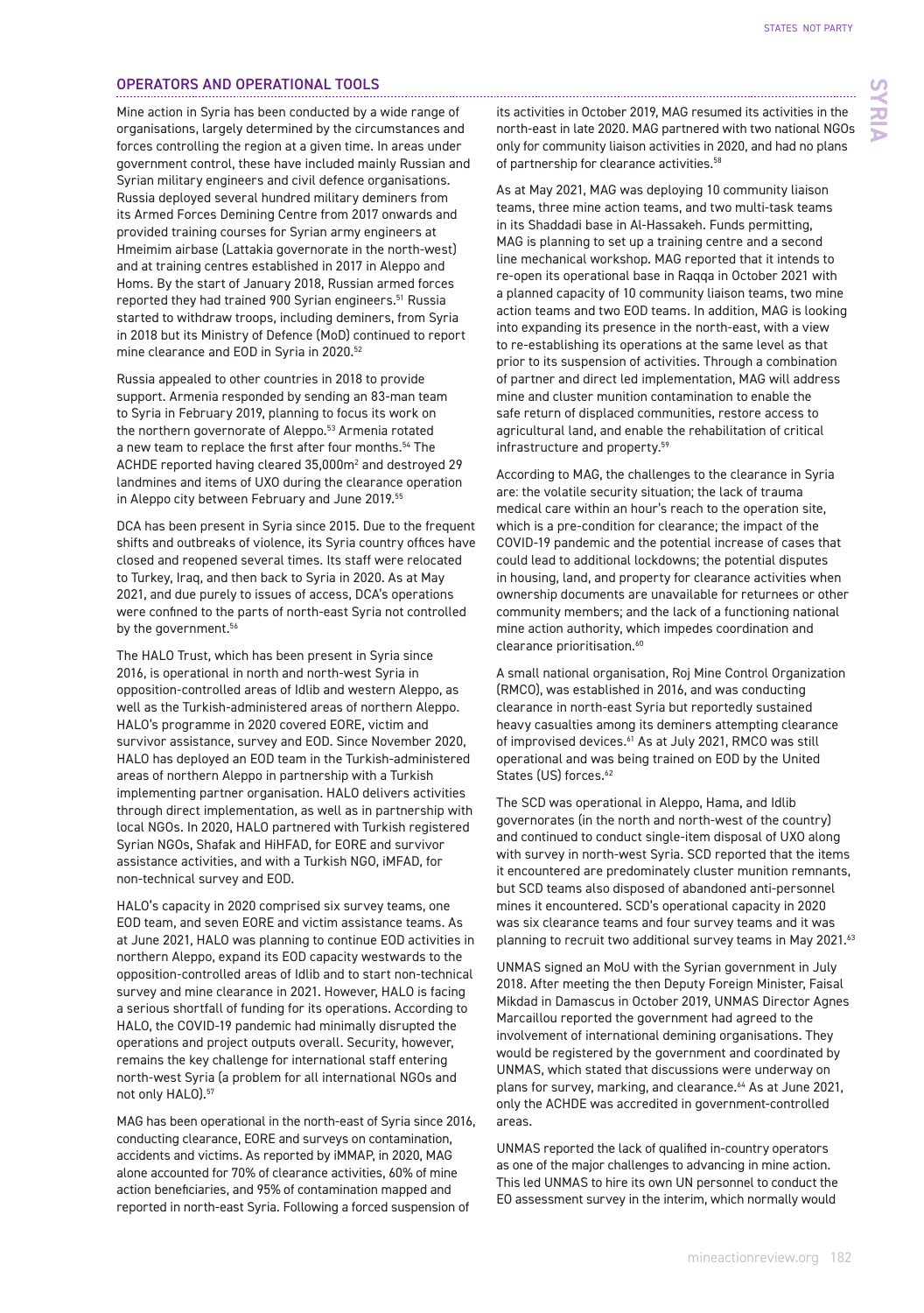be conducted through implementing partners.<sup>65</sup> To facilitate access for clearance operators, following consultations with the Syrian government in December 2020, UNMAS conducted a global pre-qualification exercise for Syria. Ten mine clearance operators from a wide range of countries were pre-qualified to participate in UNMAS procurement for clearance operations.<sup>66</sup> Subject to in-country registration by the government, UNMAS hopes that government acceptance of the listed pre-qualified operators will lead to expanding access for qualified international clearance operators within Syria. UNMAS reports that it might further increase its capacity if the pilot clearance project starts as planned and clearance operations scale up in 2021. UNMAS has been encouraging safer programming for humanitarian workers, training security focal points in risk awareness, and integrating risk education into a range of humanitarian programmes.<sup>67</sup>

In late 2019, UNMAS identified 50 locations in Rural Damascus, Daraa, and Homs for survey and clearance operations. All areas were classified as level three or above on the HRP protection sector severity scale. In February 2020, UNMAS shared the list of these 50 recommended

areas/sub-districts with the Syrian government for its acceptance and granting access for the EO assessment. Among the 50 locations, it was jointly agreed with government of Syria to start the assessment in eight locations of high humanitarian priority, also taking into consideration access and logistics questions in Rural Damascus and Homs. The prioritisation criteria covered key issues such as EO contamination, potential land use for housing, land and property issues, access to key infrastructure, returnees/internally displaced persons (IDPs), and support to the UN humanitarian activities.<sup>68</sup>

As at June 2021, an area for a pilot clearance project was identified, initially focusing on agricultural areas in western Ghouta (Rural Damascus), and UNMAS was in the process of preparing a clearance contract. Further humanitarian clearance is subject to Syrian government approvals for international humanitarian mine action operators to register and work in Syria, and the availability of necessary funding.<sup>69</sup> In its statement to the 24<sup>th</sup> NDM in May 2021, Syria said that it had facilitated the opening of UNMAS offices in Aleppo.<sup>70</sup>

### **LAND RELEASE AND PROGRESS TOWARDS COMPLETION**

Syria's continuing instability prevented progress towards a coordinated national programme of mine action. Comprehensive information on outcomes of survey and clearance in any areas was unavailable.

The ACHDE reported to UNMAS that it had cleared 319,820m<sup>2</sup> of land between February 2019 and December 2020. When EO items are found by the Armenian teams, they are marked and reported to the Aleppo Governor's office and the Russian Center for Reconciliation. These authorities then liaise with the Syrian army engineers to remove the marked items or destroy them in situ.<sup>71</sup>

In the north of Syria in 2020, HALO Trust destroyed 22 items of ERW in Aleppo governorate, though none of the destroyed items was a submunition. As at June 2021, HALO Trust EOD team had disposed of 51 items of UXO.72

SCD destroyed a total of 313 submunitions in north-west Syria during EOD call outs, survey, and BAC. In addition, SCD disposed of 193 items of UXO, marked and avoided 52 others.73

#### **Table 2: SCD CMR clearance 202074**

| <b>Governorate</b> | <b>Submunitions destroyed</b> |
|--------------------|-------------------------------|
| Aleppo             | 44                            |
| Hama               |                               |
| Idlib              | 265                           |
| Total              | 313                           |

In its statement to the 18 Meeting of States Parties (18MSP) of the Anti-Personnel Mine Ban Convention (APMBC), Syria stated that "the unilateral sanctions inflicted on the Syrian people pose challenges for the Syrian government to provide the financial, technical and logistical resources [required to clear the mines]". The statement called for an unpoliticised financial and technical assistance to the mine action sector in Syria, without pre-conditions and in coordination with the Syrian government.<sup>75</sup>